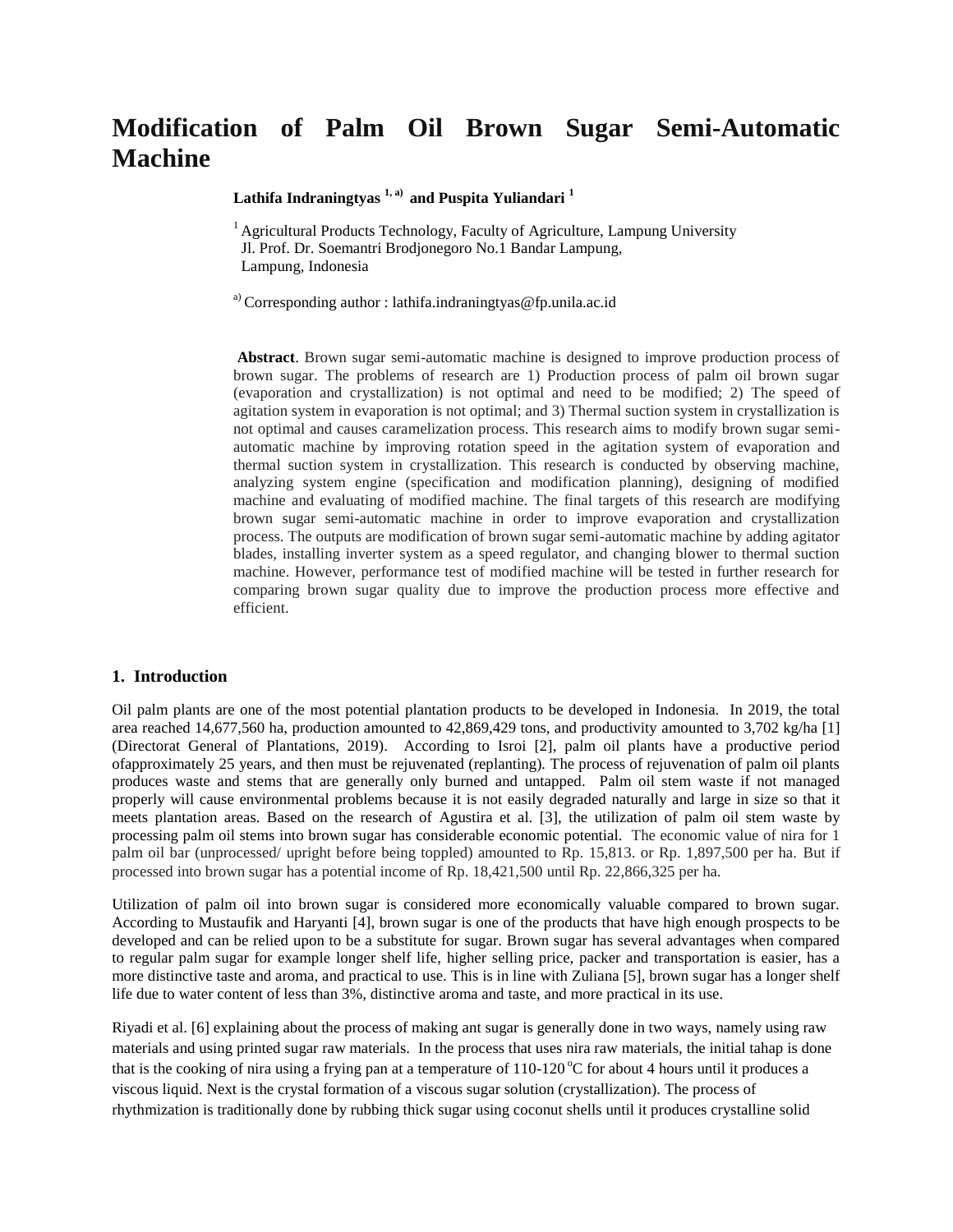sugar (see figure 1. ). The final stage is drying until the moisture content reaches 2-5% by drying sunlight, roasted, or oven.



Figure 1. The process of crystallizing brown sugar traditionally uses coconut

Based on the description of the production process above, found the problem faced by ant sugar artisans is that the production process still uses traditional means so that the quality of the product is still low. Based on the research of Mustaufik et al. [7], brown sugar artisans have difficulty in determining the end point of cooking so that the stage ofcrystallization (granulation) is not optimal. Riyadi et al. explained that brown sugar artisans do production with limited skills and technology so that the product capacity is relatively small, which is about 8.5 kg/day. The brown sugar produced by artisans have high moisture content and granule sizes that are not uniform.

Nawansih et al. [8] explained that the production of ant sugar in the traditional way is considered less effective and efficient. This is because production consists of several stages (using several tools) namely cooking using a frying pan, drying using an oven, and granulation. In cooking, the low apasity of the pan results in the sugar crystals being thrown out during the stirring process. Therefore, it is needed the technology of semi-automatic cooking machine of brown sugar to optimize the production process.

In previous research has been done to build a semi-automatic cooking machine of palm brown sugar that has the function of cooking and crystal formation. The semi-automatic cooking machine of palm brown sugar in the previous study is expected to not only help utilize palm stem waste, but become an alternative production machine for brown sugar artisans (see Figure 2.).



Figure 2. Brown sugar semi-automatic cooking machine

But in previous studies, the cooking machine still has shortcomings, especially stirring in the evaporation and crystallization process. The stirrer blade consisting of 2 blades, namely wood and metal material is still not optimal in the cooking of nira and gives rise to crust (caramelization). In addition, the rotary speed on the existing machine cannot be set so that at the time of crystallization of sugar are thrown out of the machine. Disadvantages in other crystallization processes are that heat cannot be eliminated optimally using mini fans on the machine.

This research aims to modify brown sugar semi-automatic machine by improving rotation speed in the agitation system of evaporation and thermal suction system in crystallization.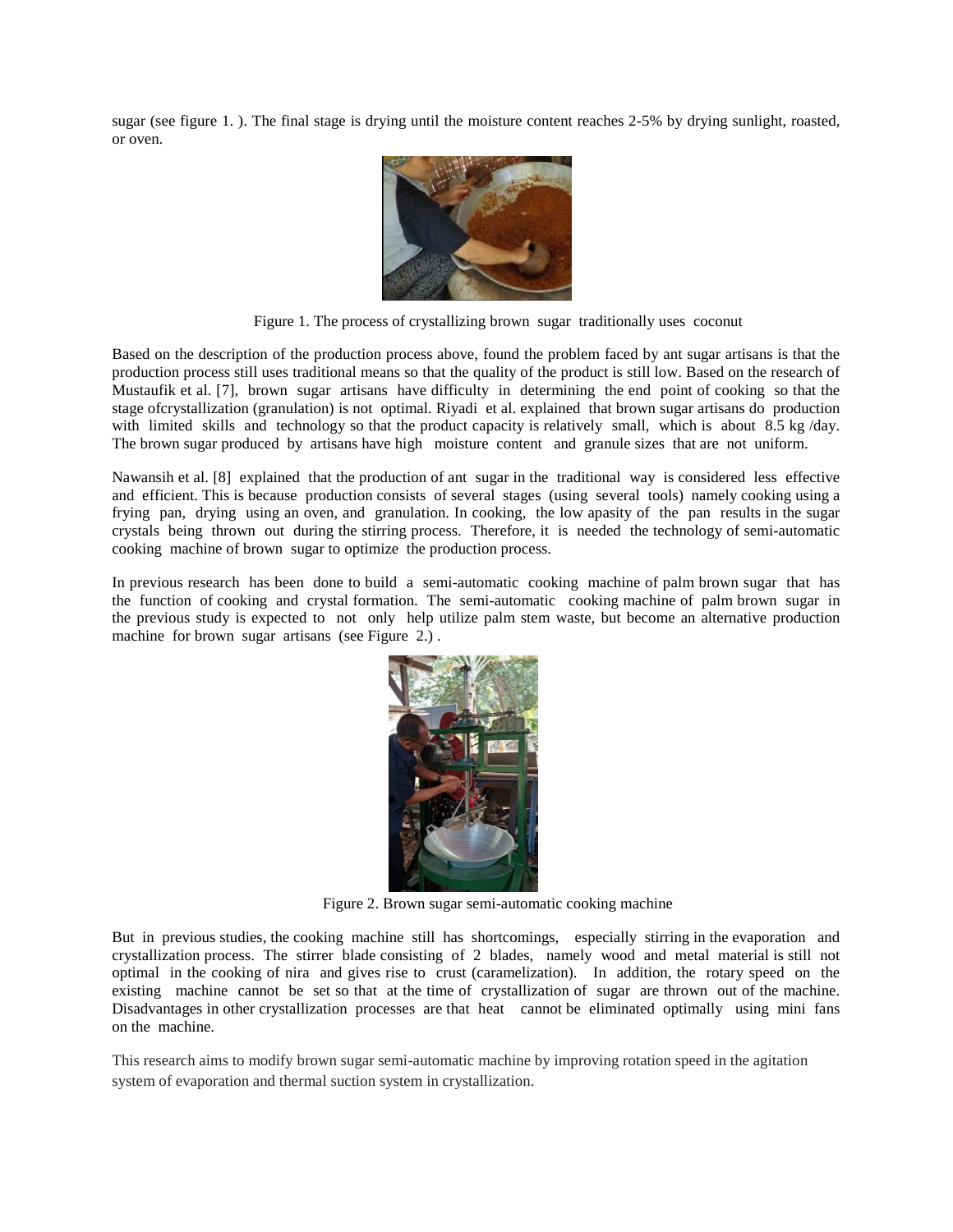# **2. Materials and Method**

The research was conducted at Rizky Putra Perkasa Workshop, Tanjung Sari Village of Natar District of South Lampung Regency by modifying the semi-automatic cooking machine of palm ant sugar that has been made in previous research with capacity of 20 liters, electric motor with power 1 HP, voltage 220 volts, and drive motor speed 1450 rpm.

The research was conducted based on the following flowchart :



## **3. Result and Discussion**

#### **3.1 Modification of Agitator Blades**

The agitator blades in the previous study amounted to 2 pieces consisting of two types of materials. The first type is made of stainless plates and the second type is made of wood. The two types of agitator blades are combined so that when used both types of stirrers will work in accordance with their function. Stainless agitator serve to stir and erode palm oil. This blade can be lowered to the base of the cooking cauldron, so as to prevent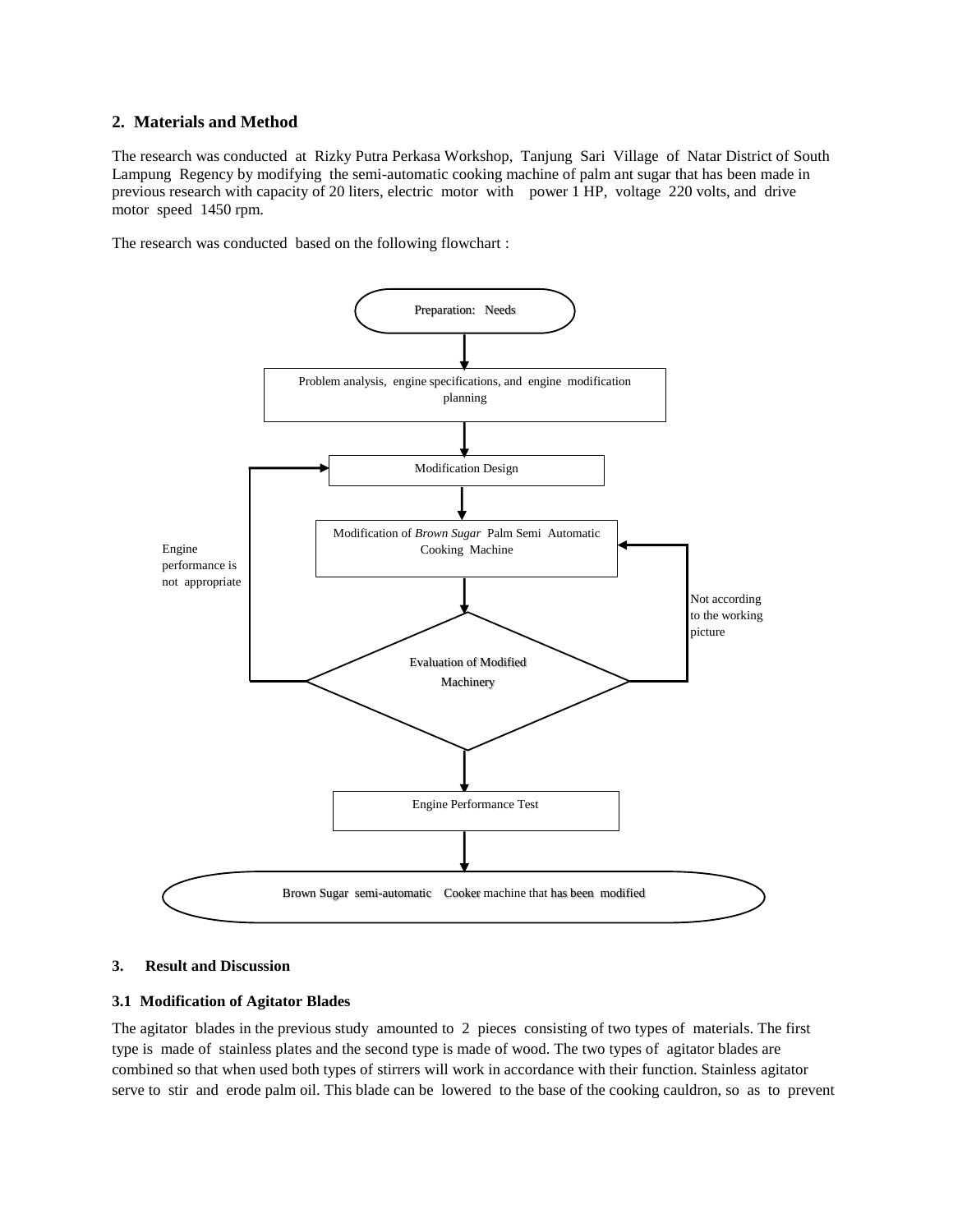caramelization when the nira boils until it becomes ant sugar. The next blade made of wood serves as a stirrer and grinder of palm nira on the edge of the cooking cauldron. Both types of stirrer blades were chosen because they have the property of not reacting with nira during the cooking process and are not too sticky so that they are easy to clean (see figure 3a). ). Based on the results of trials in previous studies, the process of grinding brown sugar is still not optimal, especially when palm oil is boiling and getting thicker. The process of grinding takes a long time and there is still a caramelization process. This is due to the lack of number of agitator blades and has only one stainless agitator blade. Therefore, in this study was modified into three agitator blades by adding one stainless agitator blade (see figure 3b.)





Figure 3a. Agitator blade before modification Figure 3b. Agitator blade after modification

According to McCabe [9], the process of stirring and mixing to overcome three main types of problems, namely (1) to produce static or dynamic uniformity in multicomponent multiphase systems, (2) to facilitate the transfer of mass or energy between non-uniform parts of the system and (3) to indicate phase changes in multicomponent systems with or without changes in composition. Stirring is the main key in mixing a material either in the same phase or in different phases but has one purpose. so that materials can interact with each other until they reach a certain homogeneity at a certain time. In this study the stirring process is very important in the ripening of palm oil, which functions in homogenization and prevents caramelization.

## **3.2 Modification of Speed Regulator**

In previous research, the engine was equipped with gear modules measuring 18 and 36, as well as an electric motor powered by 1 HP with a voltage of 220 volts and a speed of 1450 rpm (see figure 4a.) . Gear installation is done by drilling and speeding the mixer ad hole adjusted to the size of the mixer ad hole with the drive motor ad then diskrap to make a spi hole then transmission from the motor to the gear box using a fan belt and connected by using pully. Gear box is installed with the aim of regulating the stirring ad rotation so that the stirring movement can be regular. The gear box rotation ratio is 1: 60. But in the previous engine only had one speed, namely 1450 rpm which was channeled to the mixer to 20 rpm. The disadvantage in previous research is that the speed of the stirrer cannot be regulated (added and reduced), so that by the time the nira has started to thicken, the mixer is not able to spin nira.

Modifications were made to this study by adding an inverter so that the speed can be set at a range of 10 rpm to 50 rpm. This modification is done because in the process of making sugar ants the speed of stirring used changes- ubah. When the ant sugar dough is in liquid form, the speed of stirring used is a fast speed while when the sugar the ants begin to form kristal the speed of stirring is in use a slow speed so that the ant sugar is not thrown outside the cooking machine. The inverter comes with an *on-off* button to power the stirrer, as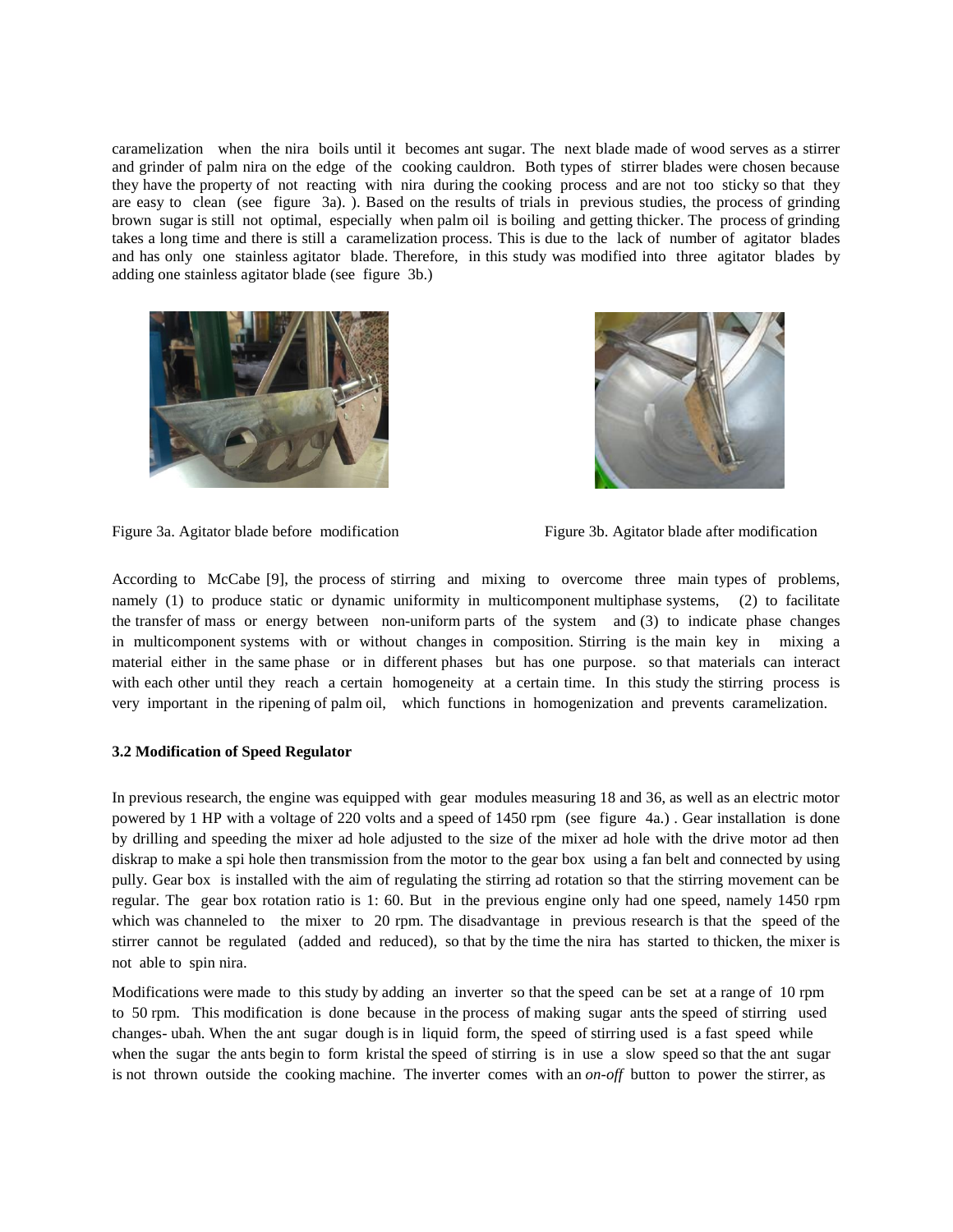that converts DC voltage into AC voltage with voltage and frequency values can be set. Inverter installation aims to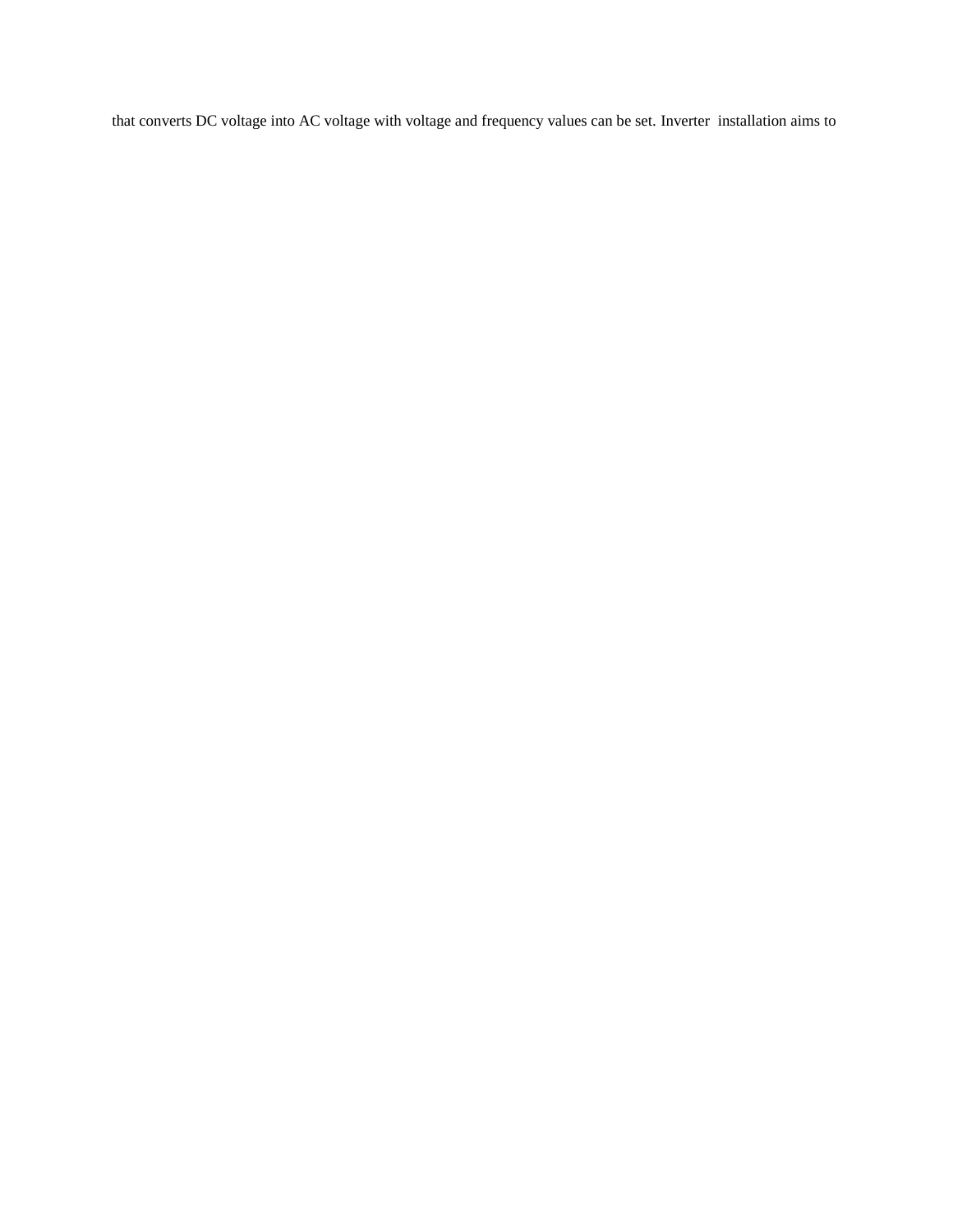regulate the speed of the AC motor by changing the input frequency.



Figure 4a. *Gear box* before modification Figure 4b. *Gear box* added inverter



# **3.3 Modification of Cooling Fan into Thermal Suction Machine**

In previous research, cooling fan were installed on skeletal poles using iron plates that were welded and grated on the iron plate. The installed fan is a fan with a mini type of AC fan 220 volts / 50 watt (see figure 5a.). The installation of cooling fans aims to remove heat during the evaporation and crystallization process to prevent caramelization. However the cooling fan does not work effectively in removing heat so in the process of evaporation and crystallization of sugar ants still form caramel. Therefore, in this study modifications were made by turning the mini fan into a sucker blower (see figure 5b.) According to Bantacut [11], in the process of making sugar required a cooling process to lower the boiling point after the cooking of nira so that there is no caramel formation.





Figure 5a. Cooling fan before modification Figure 5b. Modifications using a thermal suction

# **4. CONCLUSIONS**

Modification of brown sugar semi-automatic machine by adding agitator blades, installing inverter system as a speed regulator, and changing blower to thermal suction machine. However, performance test of modified machine will be tested in further research for comparing brown sugar quality due to improve the production process more effective and efficient.

# **5. REFERENCES**

[1] Direktorat Jenderal Perkebunan. 2019. Laporan Tahunan 2019. Direktorat Jenderal Perkebunan Kementerian Pertanian Indonesia.